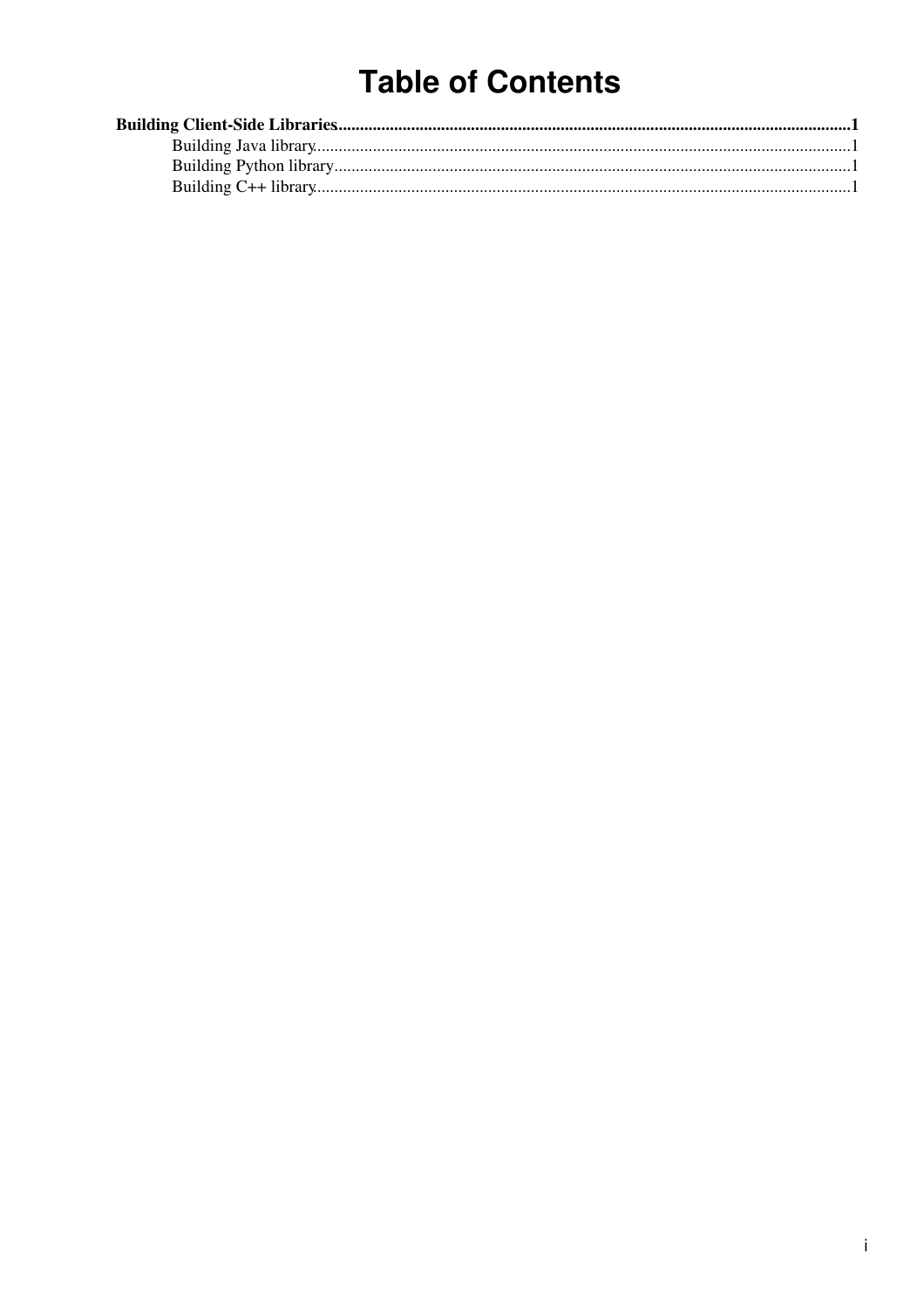# <span id="page-1-0"></span>**Building Client-Side Libraries**

When you're preparing new Tudas release, you have to build all modules and transform them into the form that is comfortable for end-user. This process varies depending on programming language. In main Tudas project directory you can find release directory. It should be updated each time you want to provide changes in Tudas libraries and shared to Tudas users. The details are described below.

## <span id="page-1-1"></span>**Building Java library**

Tudas java library is generated automatically by Maven. To build your current state, invoke command (from main Tudas project directory):

mvn package

The result jar is put into *clients/javaClient/target* directory. You have to move this file into *release/java/lib* directory:

mv -f ./clients/javaClient/target/javaClient-x.x.x-with-all-dependencies ./release/java/lib/tudas.jar

## <span id="page-1-2"></span>**Building Python library**

Thanks to Python's flexible nature, there is no need of compiling any files. All you have to do is replace old version of python code with new one in release directory:

```
rm -rf ./release/python/lib/tudas
cp -r ./clients/pythonClient/tudas ./release/python/lib
```
## <span id="page-1-3"></span>**Building C++ library**

Final c++ shared library is compiled only for specific platform and architecture. That's why you have to perform build steps on Scientific Linux CERN if it should work on CERN machines (and that's our default approach).

1. Ensure, that you have built additional c++ libraries. It is performed automatically first time you call *maven compile* command (and takes a lot of time). If libraries have been built correctly, there should be appropriate content in *./clients/cppClient/lib* and *./clients/cppClient/include* directories.

2. Change your directory to c++ source directory:

cd ./clients/cppClient/src/main/cpp

3. Now you can build shared library file:

```
g++ -I./include -I./generated -I../../../include -fPIC -c *.cpp generated/*.cpp
g++ -shared -L../../../lib -lIce -lIceUtil -llog4cpp -lPocoFoundation -lPocoNet -o libtudas.so *.o
```
4. Remove generated obj files:

rm  $-f * . 0$ 

5. Move your library file into the release directory:

```
mv ./clients/cppClient/src/main/cpp/libtudas.so ./release/c++/lib/
```